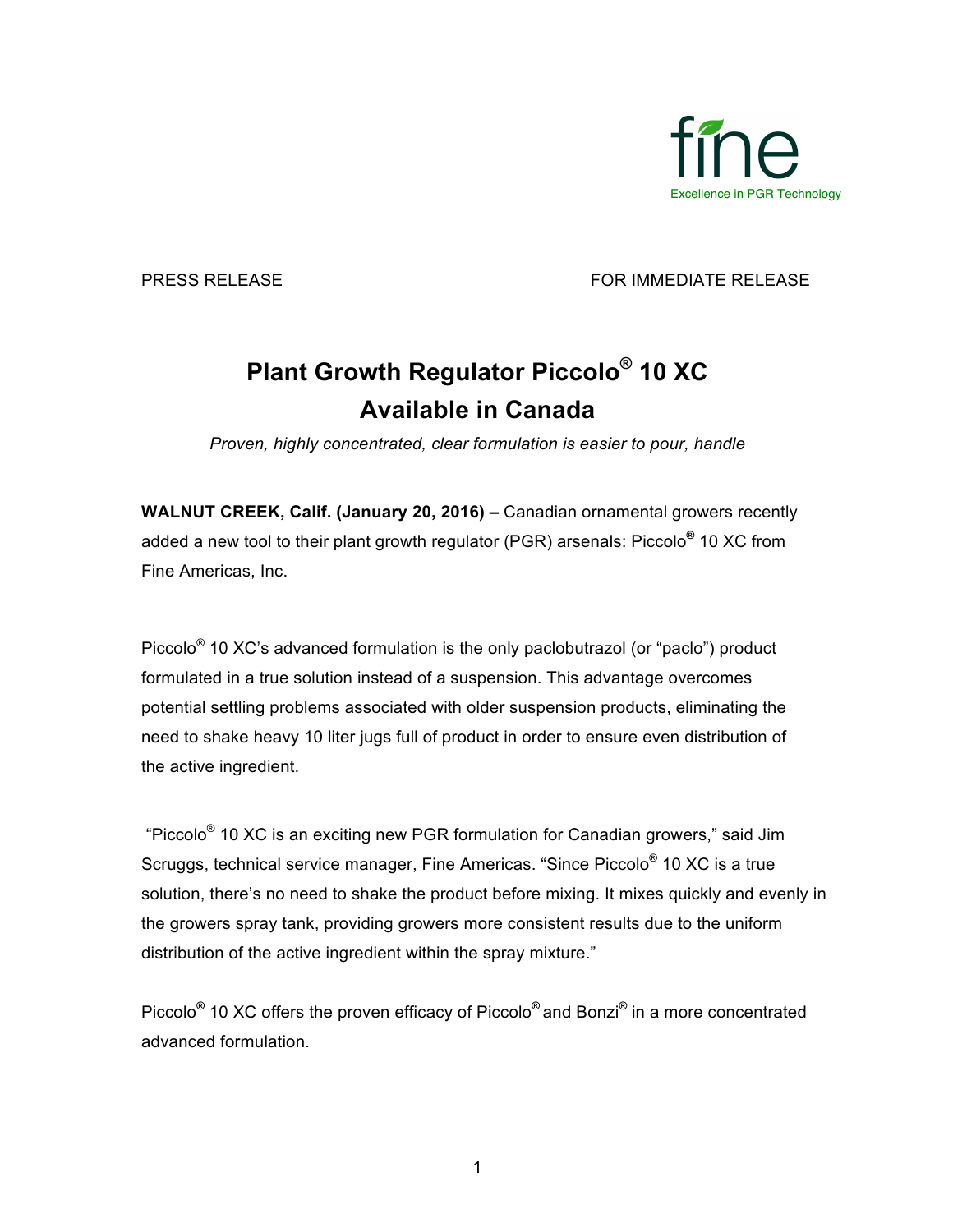In addition, Piccolo<sup>®</sup> 10 XC is 10 times more concentrated than traditional paclo products in the ornamental market.

"One litre of Piccolo**®** 10 XC equals 10 litres of traditional paclo products, requiring less handling and less storage space," Scruggs added. "It also means less work fatigue for greenhouse staff since workers handle 1-litre bottles vs. large, heavy 10-litre plastic jugs."

Piccolo**®** 10 XC is labeled for spray or drench applications for bedding plants, bedding plant plugs, herbaceous perennials, pot sunflowers, penstemon, geraniums, poinsettias and pot chrysanthemums. Growers should always read and follow label directions before using Piccolo® 10 XC or any plant growth regulator.

"Piccolo**®** 10 XC has been registered in the U.S. since 2011, where it quickly became the industry standard for paclobutrazol PGRs – a clear indication that growers appreciate its performance, convenience and overall value," said Greg Johnson, president, Fine Americas. "We are excited to provide this advanced Piccolo**®** 10 XC formulation to Canadian growers."

Piccolo® 10 XC is available through Kam's Growers Supply Inc., in Guelph, Ontario.

To learn more about Fine Americas, visit www.fine-americas.com.

# # #